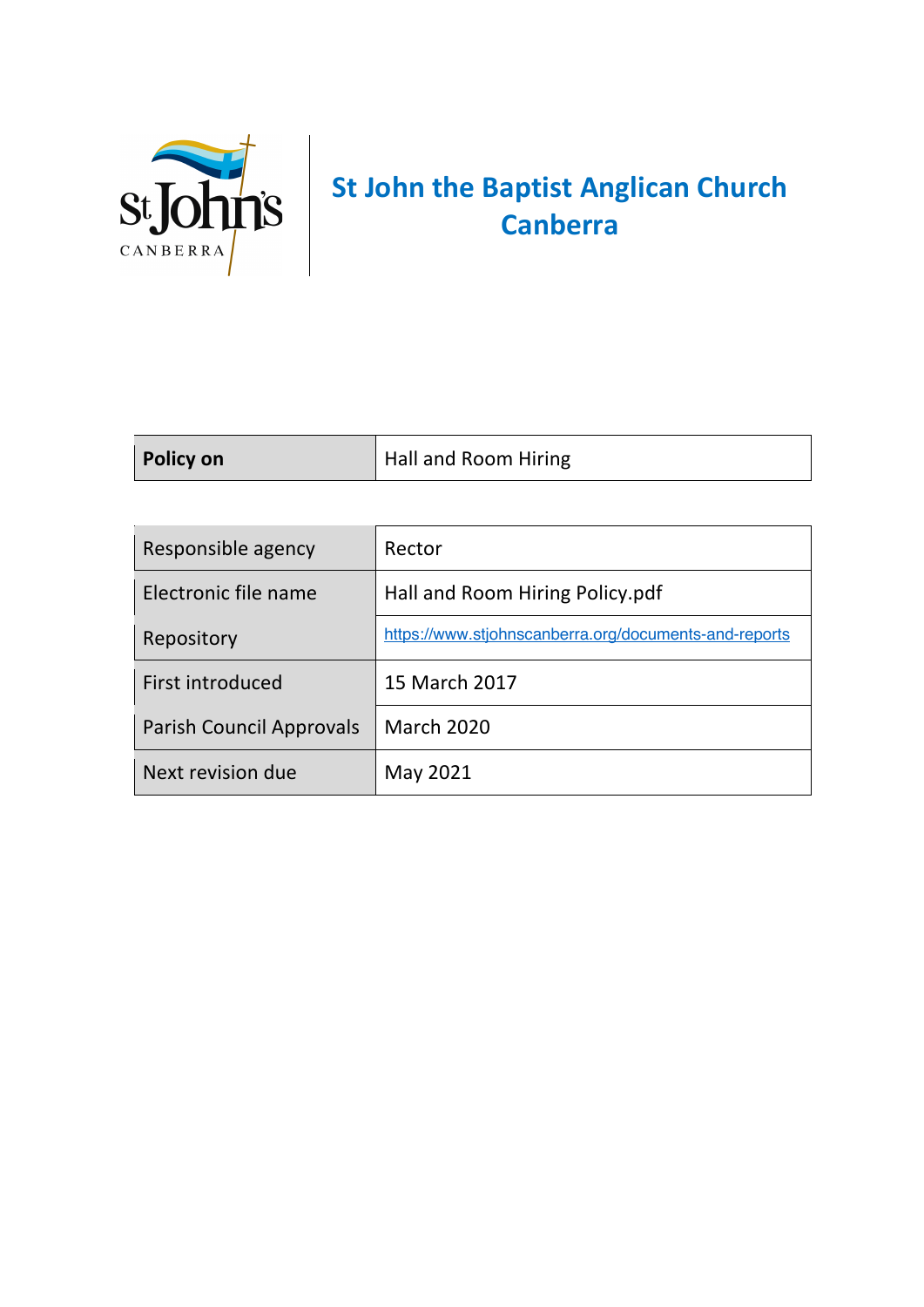## **LEGISLATION AND STANDARDS**

This policy is bound by The Master Policy of the Parish (www.stjohnscanberra.org) Parish Council Login) which recognises the Five Marks of Mission of the Anglican Communion and the Governance of the Diocese Ordinance as the foundations on which our actions are based.

## **PRINCIPLES**

- 1. The Parish welcomes people hiring the hall and rooms at St John's, as a way of welcoming visitors to the precinct and as a source of income to help maintain the precinct.
- 2. We need to ensure as far as we can that the hirers are going to respect the premises, especially in regard to noise and cleaning.
- 3. Our preference is for regular Church-based hirers not one-off events.
- 4. The Rector (or, in the Rector's absence, the Office Administrator) authorises all hires (whether one-off or regular).
- 5. Ordinarily, the Hall will not be available for 18 and 21 year old birthday parties.
- 6. Parish Council, from time to time, and on the advice of the Rector, sets the schedule of fees for hall and room hire. That schedule will be recorded in the minutes of Parish Council.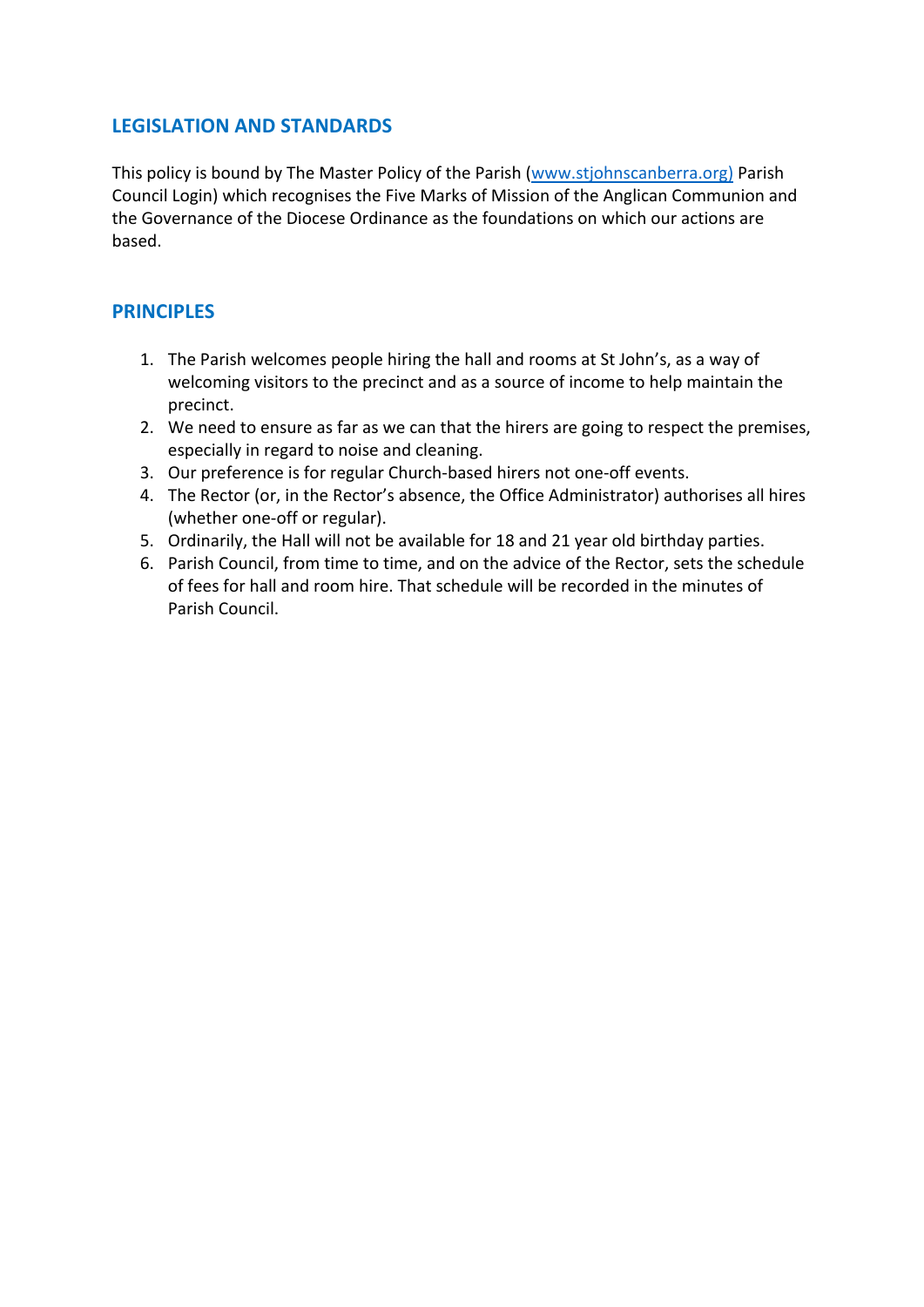## **PROCEDURES**

- 1. When contemplating hiring the hall or other rooms the following information must be obtained from the prospective hirer:
	- a. The type of event (e.g. a book reading club or a dance party for young people).
	- b. The number of people attending
	- c. Whether alcohol is to be served
	- d. Whether alcohol is to be sold (a separate licence from the ACT government is required for selling alcohol; that is the responsibility of the hirer)
	- e. As appropriate, the proposed security arrangements
	- f. Whether there will be children in attendance
- 2. Prospective hirers must be advised that
	- a. They will need to leave the premises in a good condition, including returning the chairs and tables to their correct positions; sweeping the hall floor; mopping spillages; leaving the kitchen clean; and placing rubbish in the bins behind the hall.
	- b. They are responsible for the number and behaviour of those in attendance. To minimise risk to St John's and to hirers, any advertisement on social media should be kept to an absolute minimum and all appropriate security measures should be taken to ensure that only those explicitly invited can view event details online. A potential way of achieving this is to make any Facebook events 'private' or 'invitation only', and to not activate the 'friends can invite friends' option on any Facebook event.
	- c. There will be an extra charge for any expenses that St John's incurs as a result of the hire, for example if the premises are not left clean
	- d. A pre-authorisation of \$500 will be required against the hirer's credit card, allowing us to deduct up to \$500 if St John's incurs extra expenses, with any further expenses to be recovered separately.
	- e. If children are going to play outside, they must use only the lawn between the offices and the main pathway and not the fountain lawn and or the Churchyard; they must be supervised at all times by an adult.
	- f. If alcohol is to be sold, evidence of having obtained the appropriate license will be required.
- 3. When office staff handle booking enquiries
	- a. They must advise the prospective enquirer that the Rector (or, in the Rector's absence, the Office Administrator) authorises all hires
	- b. They must be advised of the schedule of fees, which include
		- i. The hourly rate
		- ii. Insurance costs
		- iii. Kitchen, PA system and piano costs
		- iv. A surcharge for groups more than 100 to cover additional cleaning costs
	- c. They should advise the total charge for a one-off hire based on the set fees.
	- d. They should advise the hourly rates for a recurrent hire.